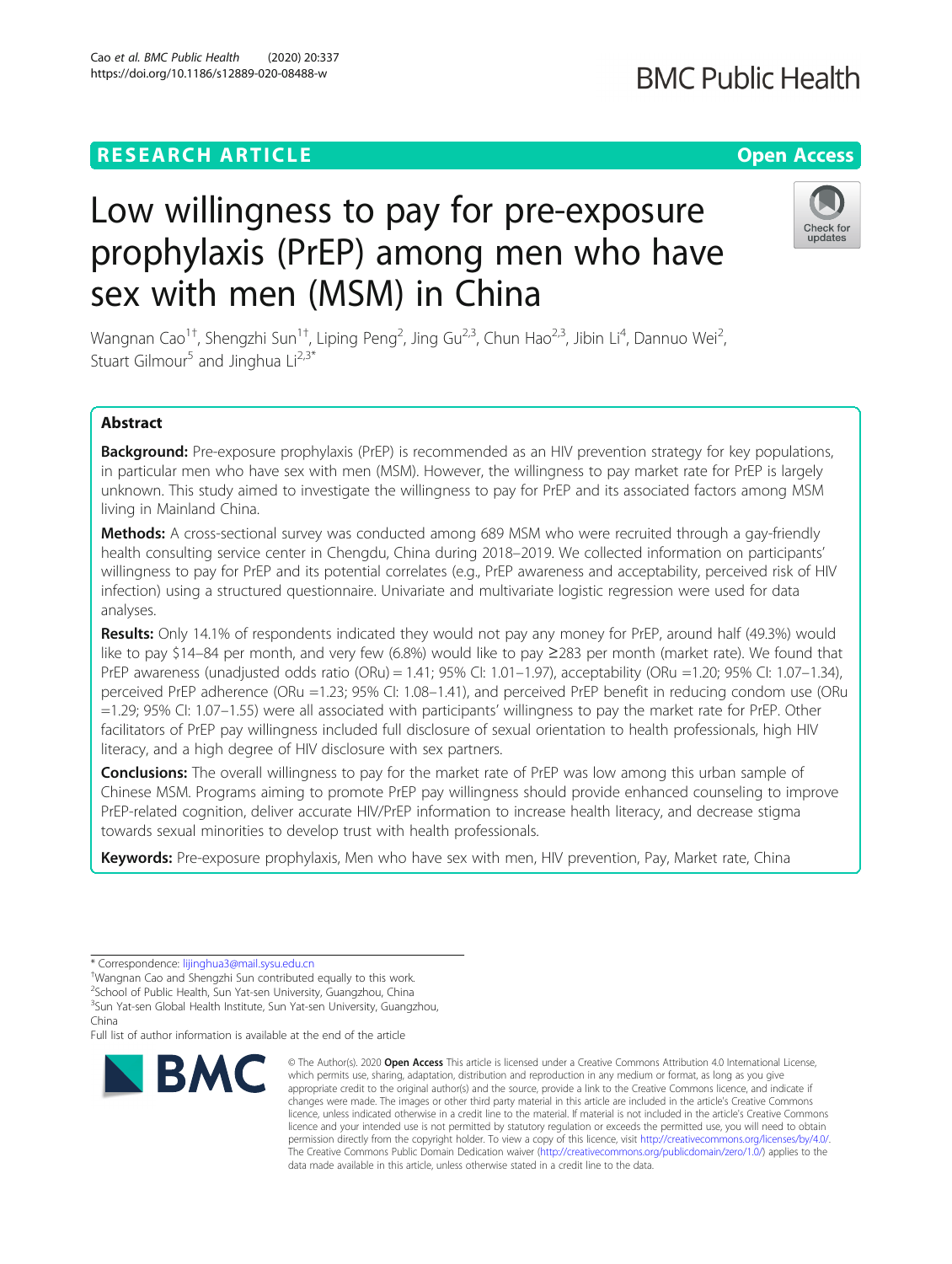#### Background

Men who have sex with men (MSM) experience a disproportionate burden of HIV/AIDS disease in China [\[1](#page-10-0)]. The HIV prevalence among MSM ranged between 7 to 32% globally in a recent systematic review (2016) [\[2](#page-10-0)], but among Chinese MSM HIV prevalence has increased from 1% in 2005 to 7% in 2012 [\[1](#page-10-0)]. HIV prevalence is strikingly high in some Chinese cities, such as Chengdu (18% in 2013 [\[3](#page-10-0)]) and Kunming (17% in 2015 [[4\]](#page-10-0)).

Pre-exposure prophylaxis (PrEP) is regarded as a promising HIV prevention strategy, with a common treatment regimen consisting of a single pill composed of a compound of antiretroviral (ARV) drugs. There are three types of PrEP available, including daily oral PrEP, on-demand PrEP (refers to taking ARV before and after sex) and long-acting injectable PrEP (LAI-PrEP, refers to injecting long-acting drugs every 4 to 12 weeks). Given the demonstrated safety and efficacy of PrEP [\[5](#page-10-0)], the World Health Organization [\[6](#page-10-0)] recommends oral PrEP as an additional prevention strategy for key populations, and UNAIDS [[7\]](#page-10-0) has established a 2016–2021 strategy with an ambitious target of ensuring access to PrEP for three million people at substantial risk by 2020. In China, there is an ongoing multi-center trial among MSM (2018–2020, [ChiCTR-IIN-17013762](http://www.chictr.org.cn/hvshowproject.aspx?id=13419)).

Along with these PrEP promotion programs, awareness of PrEP (11–58% [\[5](#page-10-0), [8](#page-10-0)–[12\]](#page-10-0)) and willingness to PrEP uptake (64–92%) [\[13,](#page-10-0) [14](#page-10-0)] have increasing among MSM globally. The 2017 Chinese National Internet Survey among 4581 MSM showed that 22.4% of them had heard of PrEP and the majority (76%) would like to try PrEP [[12\]](#page-10-0). In a recent study about half (46%) of 708 Chinese MSM were considered eligible for PrEP based on objective criteria (e.g., in a non-monogamous relationship, had condomless anal sex with a casual male partner in the past 3 months) [\[15](#page-10-0)], and 42% of 323 Chinese MSM selfperceived as appropriate PrEP candidates [\[16\]](#page-10-0). Literature reported that facilitators of PrEP uptake included risky sexual behaviors, high self-perceived HIVrisk, and possessing a high level of HIV literacy [[17,](#page-10-0) [18\]](#page-10-0), while barriers to PrEP uptake included worries about side effects, low positive expectations of its efficacy, and no experience of HIV testing [[12\]](#page-10-0).

Most of these acceptability studies and randomized controlled trials (RCTs) provided PrEP to the MSM participants for free, and participants' willingness to pay for PrEP are rarely investigated. However, in the real world, PrEP is expensive and costs around \$670 per month in overseas countries [[19\]](#page-10-0) and \$212–990 per month in different regions of China [[20,](#page-10-0) [21](#page-10-0)]. Costs associated with PrEP uptake include the prescription of ARV, and provision of PrEP counseling and adherence monitoring. The costs of tests (HIV, STIs, eGFR) would not be an issue as the current health care system in China provides free HIV/STIs testing for MSM, and the price for eGFR is cheap (\$7–\$14 each time). However, PrEP drugs are not covered so far by any of the existing health care and insurance systems in China, and the variation in cost of PrEP is affected by various factors, such as the local living expense (e.g., urban area is usually higher than rural area), source of the drug (e.g., hospitals usually charge higher than LGBT friendly non-governmental organizations). Poverty and economic constraints are identified barriers access to HIV prevention and treatment services, and the cost of TDF/FTC is a major barrier to PrEP implementation even in Western Europe's highincome countries [\[22\]](#page-10-0). In settings where PrEP is considered unaffordable from a public policy perspective, studies of willingness to pay are important to understand the degree of private purchasing of PrEP.

Six quantitative papers and two qualitative papers have reported on the willingness to pay for PrEP among MSM [\[19,](#page-10-0) [23](#page-10-0)–[27\]](#page-10-0). The majority of the MSM participants in these studies (65–77% in 2012–2015 [[23](#page-10-0)–[25](#page-10-0)]) were unwilling to pay or only willing to pay a small proportion of the full cost (e.g., 12% in 2014–2015 [\[19](#page-10-0)]). For example, an online survey among 1151 MSM reported that 77% of the participants were unwilling to pay the market rate of \$340 for PrEP in 2014 [[23\]](#page-10-0) in Taiwan, China. PrEP-30, a fee-based program among 195 Thai MSM, showed that they were willing to pay for PrEP only when it was delivered at an affordable price  $(\leq$ \$1 per day) [[28](#page-10-0)]. Two qualitative studies (one among 19 young African-American urban MSM in 2009 and the other among 30 young MSM in Mississippi, US) reported that few of the participants were willing to pay for PrEP, and most participants felt that the cost would make PrEP inaccessible to them  $[26, 27]$  $[26, 27]$  $[26, 27]$ . Only one of these studies investigated factors associated with willingness to pay among MSM, and identified factors included the previous receipt of nonoccupational postexposure prophylaxis and positive attitudes toward PrEP [[23\]](#page-10-0). To the best of our knowledge, no similar studies have been conducted among MSM living in Mainland China and factors associated with the willingness to pay for PrEP are poorly understood in the existing literature.

Therefore, the aim of the present study was to investigate the willingness to pay for PrEP and its factors among MSM living in Mainland, China. Two PrEP pay indicators were introduced as the outcome: pay or not ( $> 0$  vs. 0), pay the market rate or not ( $\geq$  \$283 vs. < \$283 per month). In addition, we did a supplementary analysis (See Supplementary) using the generic drug market rate of ≥85 per month as the willingness to pay threshold [[29\]](#page-10-0). Based on relevant published studies and the PrEP cascade, we hypothesized that trust in health professionals, risk perception of HIV infection, and PrEPrelated cognition (awareness, acceptability, perceived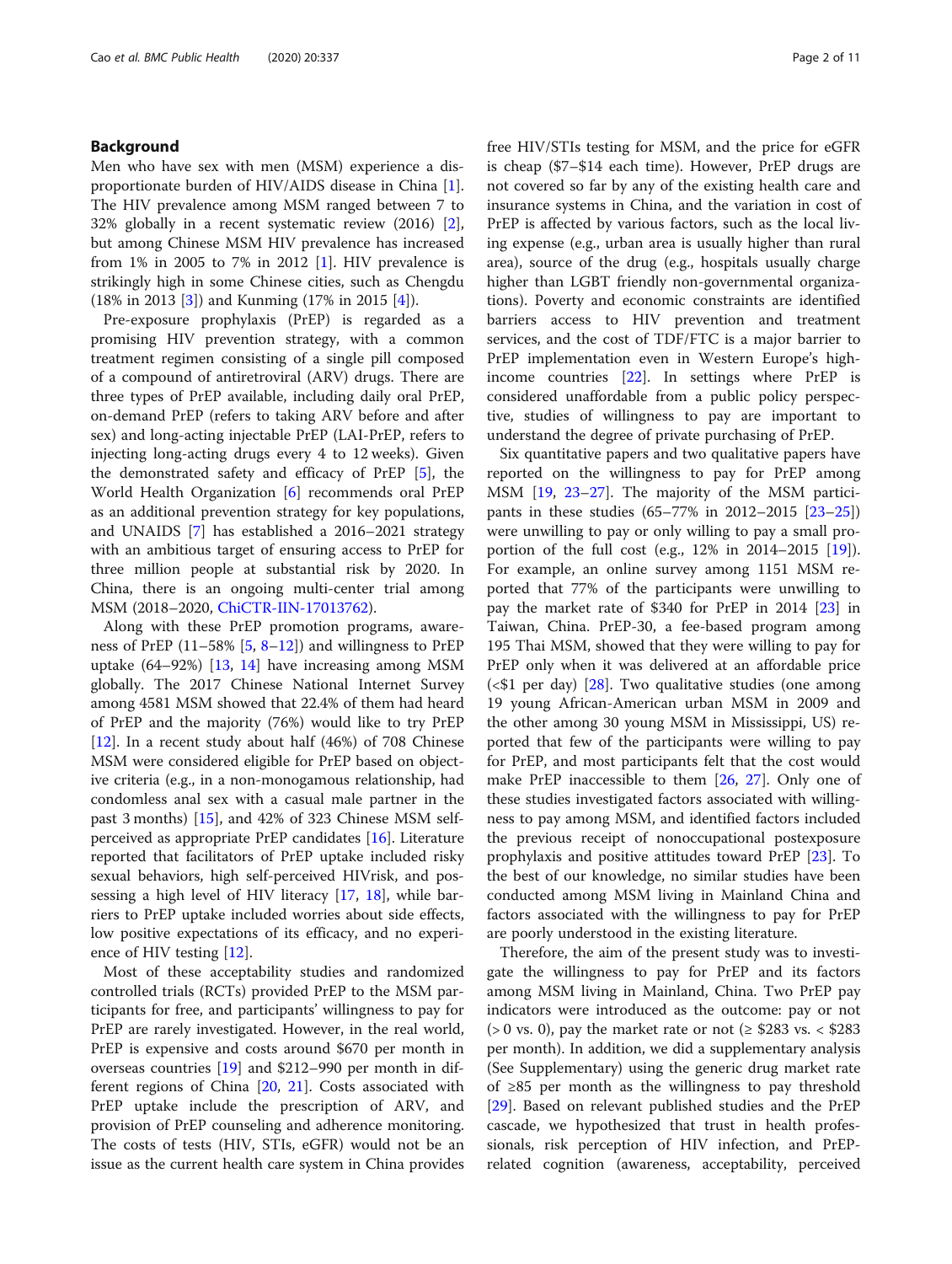PrEP adherence, and perceived PrEP benefit in reducing condom use) would be associated with the willingness to pay for PrEP among MSM.

#### Methods

#### Study design and setting

We conducted a cross-sectional survey among MSM who live in Chengdu, China between November 2018 and April 2019. We selected participants from this specific city as MSM residing in Chengdu are heavily affected by HIV [[30](#page-10-0)]. There were no supporting policies and ongoing programs regarding PrEP uptake in Chengdu at the time of the study.

#### Participants and recruitment

Participants were recruited from service users of a local gay-friendly health consulting service center, and we sampled potential participants from its contact list. This list includes clients who have agreed to be contacted for a research purpose, and only center staff have access to this list. To decrease the travelling burdens of the clients, most of the surveys were done when the clients visited the center for HIV testing. Meanwhile, center staff also made phone calls to clients in the contact list to invite them to come to the center to participate in this study. Two center staff were hired to facilitate this recruitment process.

Inclusion criteria for participants were: male older than age 18 years old and self-reported anal intercourse with at least one man in the last six months. A total of 890 eligible participants were approached, of whom 711 (response rate of 79.9%) completed the survey. Among these 711 MSM, we excluded 22 (3.1%) participants who self-reported themselves as HIV-positive, therefore, the final sample for the current analysis was 689. All these 689 participants had no previous PrEP uptake experience or were not on PrEP at the time of recruitment.

Participants were briefed about the study purpose in person at the center and then provided written informed consent before completing a self-administered survey questionnaire. The questionnaire took an average of 20 min to complete with an iPad, and completeness and logic errors were automatically checked. Participants were offered \$7 cash to compensate for their time. Ethical approval was obtained from the ethics committee of Sun Yat-sen University ([2018] 049).

#### Measures

The validity of measures used in the present study was ensured by a thorough literature review and pilot test. Before the formal survey, all measures were pilot tested in three separate samples, including 15 college students, 3 MSM peer leaders in the collaborating NGO, and 25 MSM who met the study's inclusion criteria. Revisions were made based on the pilot results (e.g., delete overlapping items) and comments from these participants (e.g., shorten the item description, fix the awkward wording).

#### Background

Socio-demographic information collected included age, ethnicity, education level, marital status, personal income, job, and local residence. We also asked the participants about sexual orientation and the age of first homosexual intercourse.

#### Willingness to pay for PrEP

Willingness to pay for PrEP was collected by using the single item "If PrEP is not free, what is the maximum amount you are willing to pay for it per month (USD)?" Responses were 0, < 14, 14–28, 29–57, 58–84, 85–113, 114–141, 142–282, and  $\geq$  283.

#### Health status and service utilization

#### Self-rated health and the history of sexually transmitted infection (STI)

We asked the participants to rate their general health status. Responses included very poor, poor, just fine, good, and very good. In addition, we asked the participants about their history of STIs.

#### HIV testing history and HIV status

We asked about the participants about their HIV testing history and HIV status (positive or negative or unknown) at the time of the survey. Each participant was offered a free HIV test at the collaborating organization after completing the survey to confirm their HIV status. The present analysis used their self-reported data on HIV status.

#### Disclosure of sexual orientation to health professionals

We constructed a 3-item scale to assess the participants' disclosure status of sexual orientation to health professionals. Three questions were "Whether you have fully disclosed your sexual orientation to the hospital doctors?" "Whether you have fully disclosed your sexual orientation to the CDC officers?", and "Whether you have fully disclosed your sexual orientation to the NGO peers?" Responses were yes (scored 1) or no (scored 0). An overall disclosure scale of sexual orientation to health professionals was calculated by summing up three responses, with a higher score indicating a higher degree of disclosure.

#### HIV-related characteristics

#### Risk perception for HIV infection

For participants who were HIV-negative or serostatus unknown, participants were asked to rate their perceived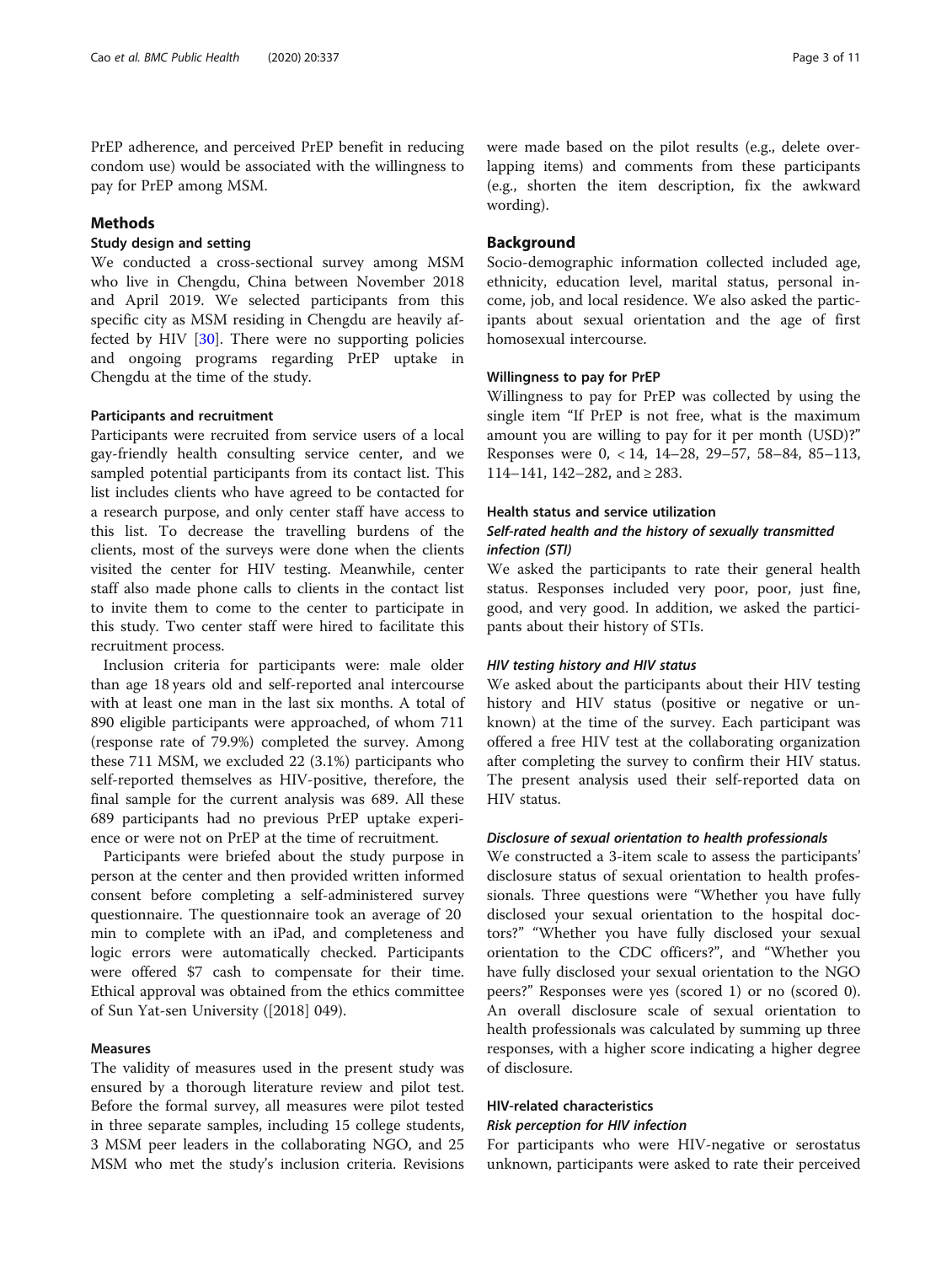risk of HIV infection in the next six months with a single item; responses were on a five-point Likert scale from 1 (very high) to 5 (very low).

#### HIV literacy

HIV literacy was assessed by a bespoke 12 item scale, which consisted of measurements on HIV prevention, transmission, recognition, and treatment. The scale has the advantage of including the most updated information on HIV, such as "Undetectable (viral load) equals to untransmittable" and "Immediate ART initiation is recommended for newly diagnosed patients". Participants were asked to assess whether each item statement was correct or wrong. An HIV literacy score was calculated by counting the correct answers, with a higher score indicated a higher level of HIV literacy.

#### Sexual behaviors with partners

Participants were asked to recall the total number of sex partners in the past month and condom use behaviors with each partner. Participants who reported having sex with more than one partner in the past month were classified as engaging in multiple sex partnerships. Participants who did not use condoms for all sexual intercourse in the past month were classified as performing inconsistent condom use.

#### HIV status communication with partners

We constructed a 2-item scale to measure the participants' HIV status communication with partners, "I told my HIV status to all partners in the past month" and "I asked all partners about their HIV status in the past month". Responses were on a 5-point Likert scale  $(1 = never, 2 = occasionally, 3 = half of the time, 4 = most$ of the time, and  $5 = all$  the time). An overall HIV status communication scale was calculated by summing up the two responses, with a higher score indicating a higher level of HIV status communication.

#### PrEP-related cognitions PrEP awareness

We self-constructed a 3-item scale to measure the participants' PrEP awareness. Participants were asked whether they had heard of daily oral PrEP, on-demand PrEP, and LAI-PrEP. An overall PrEP awareness scale was calculated by summing up the three responses for these PrEP types, with a higher score indicating a higher level of PrEP awareness. After answering these three questions, we provided all participants a standard information sheet regarding the three types of PrEP, including names of the ARV involved, the method (oral or injection) and frequency (daily, on-demand, or every eight weeks) of usage, adherence and regular checkup requirements, potential benefits/risks, and the estimated

cost. The interviewers went through this sheet with each participant.

#### PrEP acceptability

We self-constructed a 3-item scale to measure the participants' PrEP acceptability. Participants were asked about their willingness to use the three types of PrEP respectively if it is free on a 5-point Likert scale  $(1 =$ definitely will not,  $2 =$  probably will not,  $3 =$  uncertain,  $4 =$  probably will,  $5 =$  definitely will). An overall PrEP acceptability scale was calculated by summing up three responses, with a higher score indicating a higher level of PrEP acceptability.

#### Perceived PrEP adherence

We self-constructed a 3-item scale to measure the participants' perceived PrEP adherence. Responses to these questions were entirely hypothetical, given that all participants had no previous PrEP uptake experience and were not on PrEP at the time of recruitment. Participants were asked to rate their perceived adherence to the three types of PrEP respectively on a 5-point Likert scale  $(1 = \text{very low}, 2 = \text{low}, 3 = \text{uncertain}, 4 = \text{high}, 5 =$ very high). An overall perceived adherence scale was calculated by summing up three responses, with a higher score indicating a higher level of perceived adherence.

#### Perceived PrEP benefit in reducing condom use

Participants were asked "Do you agree with the statement that you will reduce condom use (as a benefit) during anal sex after taking PrEP?" Responses were on a 5 point Likert scale  $(1 = totally)$  disagree to  $5 = totally$ agree).

#### Statistical analysis

Willingness to pay or not  $(0, 0, 0)$  and to pay the market rate ( $\ge$  \$283 vs. < \$283 per month) were analyzed as two dependent variables, respectively. Odds ratios for background variables and independent variables (e.g., HIV literacy, PrEP awareness) were first presented in the univariate analysis (ORu). The association between independent variables and the dependent variables were calculated adjusting for potential sociodemographic confounders, and presented as adjusted odds ratios (AOR) and their 95% confidence interval (95% CI). We finally fitted the multivariate models and presented adjusted odds ratios from the multivariate model as modelled ORs (ORm) with their 95% CIs. All statistical analyses were performed using IBM SPSS Statistics (version 25, SPSS Inc.), and two-tailed  $p < 0.05$  was considered as statistically significant.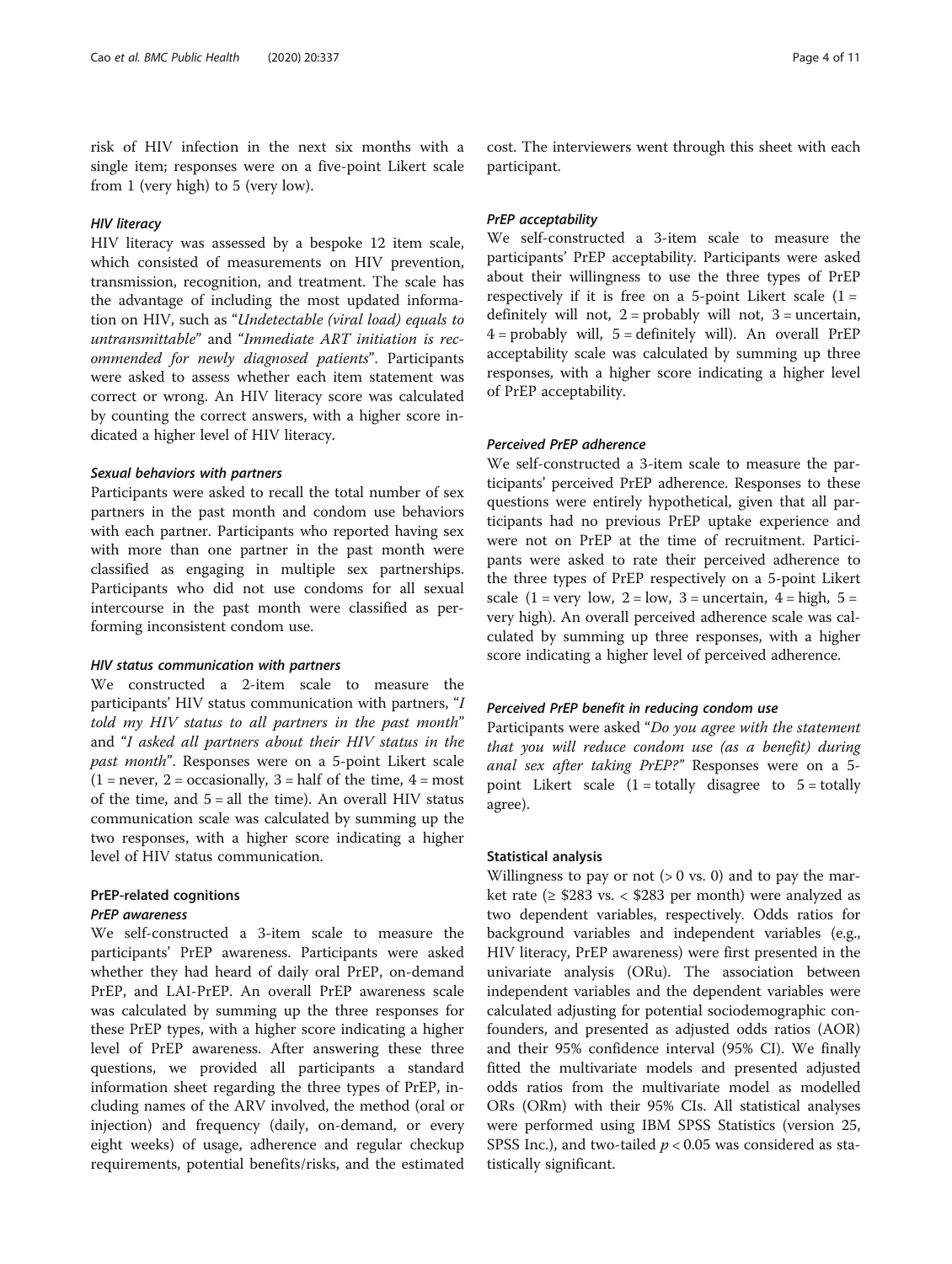#### Results

#### Descriptive characteristics

Around half of the participants were aged 25 years or older and 57.3% attended college or above. Half (54.0%) of the participants were single, 13.4% were married (male-female marriage), and 26.0% were in a relationship with their boyfriends. The majority (75.9%) of the participants self-reported their sexual orientation as homosexual. Around half (54.9%) of the participants had their first homosexual intercourse before 21 years old.

The majority (81.7%) of the participants had tested their HIV status at least once before this survey, and 70.2% of the participants reported a high intention to test their HIV status in the next six months. Among the whole sample, 80.4% reported themselves as HIVnegative, and 19.6% reported themselves with unknown serostatus. Less than 10 % (7.8%) of the participants reported a history of STIs. Few (6.4%) participants had fully disclosed their sexual orientation to hospital doctors, 19.7% to NGO peers, and 41.9% to CDC officers. (Table 1).

The mean score for perceived HIV risk was 2.36 (SD = 1.09), ranging from 1 to 5. The mean score of the HIV literacy scale was  $9.25$  (SD = 1.98), ranging from 0 to 12. In the past month, the prevalence of multiple sex partnership was 30.8% and the prevalence of inconsistent condom use was 28.9%. Slightly more than 40 % (41.8%) of the participants told all partners their own HIV status all the time while 30.8% asked partners about their HIV status all the time.

Regarding the willingness to pay for PrEP, 14.1% would not pay any money for PrEP, 27.2% would like to pay ≥85 per month (generic drug market rate), and very few (6.8%) would like to pay  $\geq$ \$283 per month (market rate). Regarding PrEP-related cognitions, the mean scores were  $0.69$  (SD = 0.80, range: 0–3) for PrEP awareness,  $11.44$  (SD = 3.41, range: 3-15) for PrEP acceptability,  $12.27$  (SD = 3.23, range: 3–15) for perceived adherence to PrEP, and  $2.38$  (SD = 1.55, range: 1–5) for perceived PrEP benefit in reducing condom use. (Table [2\)](#page-5-0).

#### Factors associated with pay for PrEP Associations between background variables and pay for PrEP

Personal monthly income was positively associated with participants' willingness to pay for PrEP (ORu = 1.24; 95% CI: 1.04–1.46). Participants were less likely to pay for PrEP if they were older (ORu =  $0.50$ ; 95% CI:  $0.31-$ 0.79), reference: <=25), married (ORu = 0.31; 95% CI: 0.17–0.54, reference: single), and had first homosexual intercourse at an older age (ORu = 0.53; 95% CI: 0.34– 0.82), reference:  $\langle 21 \rangle$ . Education, type of job, and sexual orientation were not significantly associated with this

| <b>Table 1</b> Background characteristics of the participants ( $N = 689$ ) |  |  |  |  |  |  |
|-----------------------------------------------------------------------------|--|--|--|--|--|--|
|-----------------------------------------------------------------------------|--|--|--|--|--|--|

| Items                                              | N %<br>Mean $\pm$ SD |      |
|----------------------------------------------------|----------------------|------|
| Backgrounds                                        |                      |      |
| Age (years old)                                    |                      |      |
| $18 - 21$                                          | 118                  | 17.1 |
| $22 - 25$                                          | 193                  | 28   |
| $26 - 29$                                          | 123                  | 17.9 |
| $30 - 33$                                          | 91                   | 13.2 |
| > 33                                               | 164                  | 23.8 |
| Highest education obtained                         |                      |      |
| Middle school or lower                             | 55                   | 8.0  |
| High school                                        | 102                  | 14.8 |
| Three-year college                                 | 137                  | 19.9 |
| Bachelor's degree or above                         | 395                  | 57.3 |
| Marital status                                     |                      |      |
| Single                                             | 372                  | 54.0 |
| Married (male-female marriage)                     | 92                   | 13.4 |
| Having boyfriends                                  | 179                  | 26.0 |
| Divorced/widow/others                              | 46                   | 6.7  |
| Type of job                                        |                      |      |
| Full time                                          | 438                  | 63.6 |
| Part time                                          | 30                   | 4.4  |
| Unemployed                                         | 221                  | 32.1 |
| Personal monthly income (USD)                      |                      |      |
| < 141                                              | 76                   | 11.0 |
| 141-424                                            | 145                  | 21.0 |
| 425-849                                            | 254                  | 36.9 |
| 850-1132                                           | 100                  | 14.5 |
| 1133-1415                                          | 51                   | 7.4  |
| >1415                                              | 63                   | 9.1  |
| Self-identified sexual orientation                 |                      |      |
| Homosexual                                         | 523                  | 75.9 |
| Heterosexual                                       | 3                    | 0.4  |
| Bisexual                                           | 131                  | 19.0 |
| Others                                             | 32                   | 4.6  |
| Age of first homosexual intercourse<br>(years old) |                      |      |
| < 17                                               | 68                   | 9.9  |
| $17 - 18$                                          | 123                  | 17.9 |
| $19 - 20$                                          | 187                  | 27.1 |
| $21 - 25$                                          | 189                  | 27.4 |
| $26 - 30$                                          | 52                   | 7.5  |
| > 30                                               | 70                   | 10.2 |
| Health status and service utilization              |                      |      |
| Self-rated health status                           |                      |      |
| Poor/very poor                                     | 17                   | 2.5  |
|                                                    |                      |      |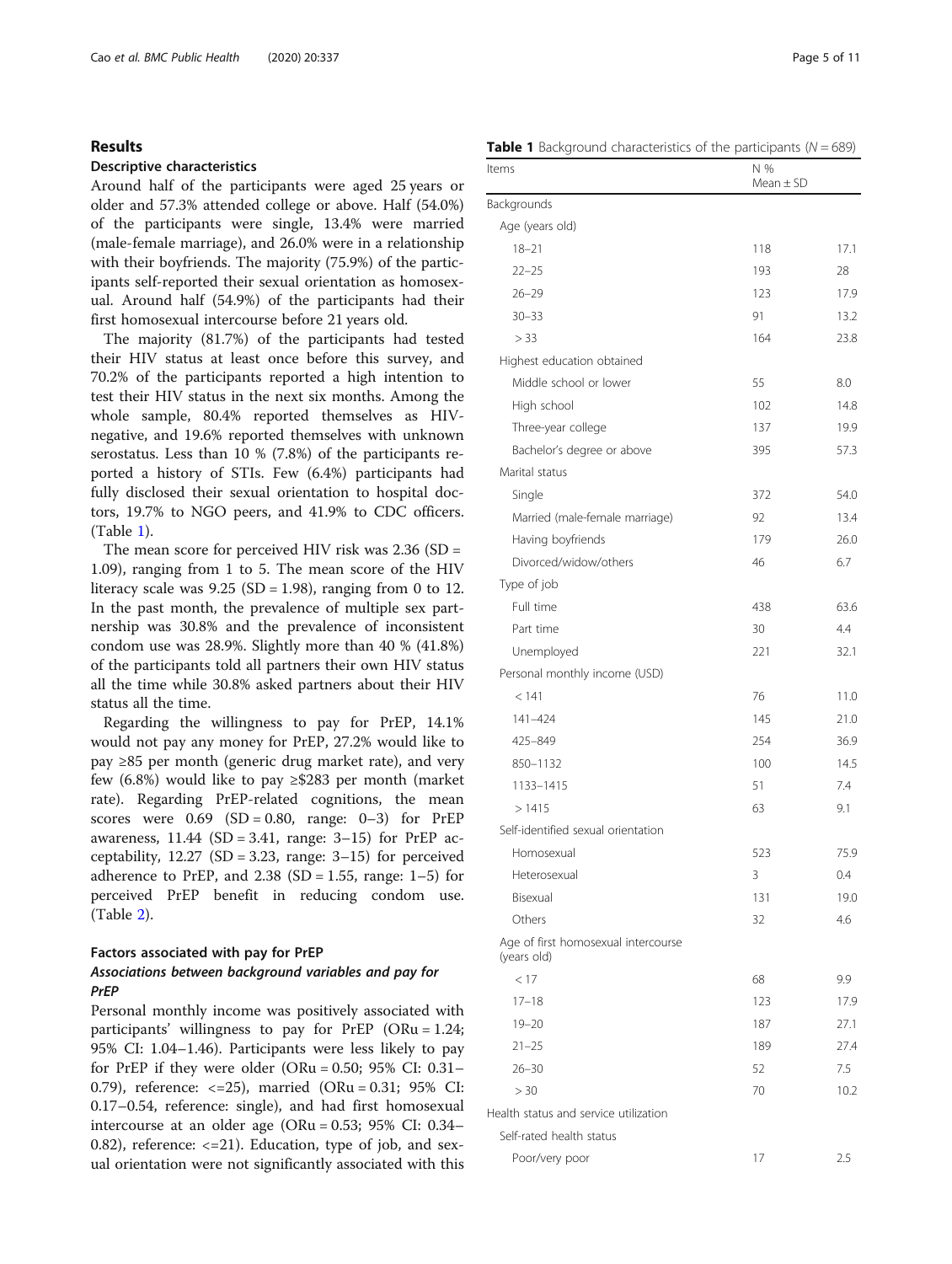<span id="page-5-0"></span>

|             |  | <b>Table 1</b> Background characteristics of the participants ( $N = 689$ ) |  |  |
|-------------|--|-----------------------------------------------------------------------------|--|--|
| (Continued) |  |                                                                             |  |  |

|                      |  | Table 2 PrEP and HIV related knowledge, cognition, and |
|----------------------|--|--------------------------------------------------------|
| behavior $(N = 689)$ |  |                                                        |

| Items                                                                                  | N %<br>$Mean + SD$ |      |
|----------------------------------------------------------------------------------------|--------------------|------|
| Just fine                                                                              | 198                | 28.7 |
| Good/very good                                                                         | 474                | 68.8 |
| The history of STI infection (Yes)                                                     | 54                 | 7.8  |
| <b>HIV</b> status                                                                      |                    |      |
| Negative                                                                               | 554                | 80.4 |
| Unknown                                                                                | 135                | 19.6 |
| HIV testing ever (Yes)                                                                 | 563                | 81.7 |
| Intention to test HIV status in the<br>next six months                                 |                    |      |
| Low intention                                                                          | 205                | 29.8 |
| High intention                                                                         | 484                | 70.2 |
| Full disclosure of sexual orientation to<br>hospital doctors (Yes)                     | 44                 | 6.4  |
| Full disclosure of sexual orientation to<br>CDC officers (Yes)                         | 289                | 41.9 |
| Full disclosure of sexual orientation to<br>NGO peers (Yes)                            | 136                | 19.7 |
| Overall disclosure of sexual orientation to<br>health professionals <sup>a</sup> (0-3) | $0.68 + 0.87$      |      |

STI sexually transmitted infection, CDC Centers for Disease Control and Prevention, NGO Non-governmental Organization.

<sup>a</sup>The Cronbach's alpha coefficient was 0.534, and 1 factor explained 52.4% of the total variance;

willingness. No background variables were associated with participants' willingness to pay \$283 per month for PrEP. (Table [3](#page-6-0)).

#### Associations between health status, service utilization and pay for PrEP

The overall disclosure of sexual orientation to health professionals was significantly associated with participants' willingness to pay for PrEP in both univariate analysis (ORu = 1.35; 95% CI: 1.02–1.78) and adjusted analysis  $(AOR = 1.32; 95\% CI: 0.99-1.77, p < 0.1)$  after adjusting for significant background variables. Self-rated health status, history of STIs, and HIV testing behavior and intention were not significantly associated with this willingness. None of the above variables was associated with participants' willingness to pay \$283 per month for PrEP. (Table [4](#page-7-0)).

#### Association between HIV-related characteristics and pay for PrEP

In the univariate analysis, HIV literacy scale ( $ORu = 1.20$ ; 95% CI: 1.09–1.32) and HIV disclosure scale to sexual partners (ORu = 1.13; 95% CI: 1.04–1.22) were positively associated with participants' willingness to pay for PrEP. Similar results were found after adjusting for significant background variables. Perception of risk for HIV

| Items                                                         | N %<br>Mean ± SD |      |
|---------------------------------------------------------------|------------------|------|
| Willingness to pay for PrEP                                   |                  |      |
| Amount willing to pay for PrEP<br>per month (USD)             |                  |      |
| 0                                                             | 97               | 14.1 |
| < 14                                                          | 66               | 9.6  |
| 14–28                                                         | 139              | 20.2 |
| $29 - 57$                                                     | 118              | 17.1 |
| 58-84                                                         | 82               | 11.9 |
| $85 - 113$                                                    | 33               | 4.8  |
| 114-141                                                       | 50               | 7.3  |
| 142-282                                                       | 57               | 8.3  |
| $\geq 283$                                                    | 47               | 6.8  |
| Percentage (of personal income) of<br>willing to pay for PrEP |                  |      |
| 0                                                             | 97               | 14.1 |
| < 5%                                                          | 193              | 28.0 |
| $6 - 10%$                                                     | 117              | 17.0 |
| $11 - 25%$                                                    | 154              | 22.4 |
| >25%                                                          | 128              | 18.6 |
| HIV-related characteristics                                   |                  |      |
| Perceived risk of HIV infection (range: 1-5)                  | $2.36 \pm 1.09$  |      |
| Perceived risk of STI infection (range: 1-5)                  | $2.22 \pm 1.10$  |      |
| HIV literacy score <sup>a</sup> (range: 0-12)                 | $9.25 \pm 1.98$  |      |
| Sexual behaviors in the past month                            |                  |      |
| Inconsistent condom use (Yes)                                 | 199              | 28.9 |
| Engage in multiple sex partnership (Yes)                      | 212              | 30.8 |
| HIV status communication with partners                        |                  |      |
| HIV disclosure scale to sexual partners b<br>(range: 2-10)    | $6.95 \pm 2.69$  |      |
| PrEP-related cognition                                        |                  |      |
| PrEP awareness                                                |                  |      |
| Awareness of daily oral PrEP (Yes)                            | 225              | 32.7 |
| Awareness of on-demand PrEP (Yes)                             | 205              | 29.8 |
| Awareness of long injecting PrEP (Yes)                        | 43               | 6.2  |
| PrEP awareness scale $\epsilon$ (range: 0-3)                  | $0.69 \pm 0.80$  |      |
| PrEP acceptability                                            |                  |      |
| Willingness to use daily oral PrEP<br>(very likely/likely)    | 421              | 61.1 |
| Willingness to use on-demand PrEP<br>(very likely/likely)     | 540              | 78.4 |
| Willingness to use LAI-PrEP<br>(very likely/likely)           | 439              | 63.7 |
| PrEP acceptability scale <sup>d</sup> (range: 3-15)           | $11.44 \pm 3.41$ |      |
| Perceived PrEP adherence                                      |                  |      |
| Perceived adherence to daily oral PrEP                        | 487              | 70.7 |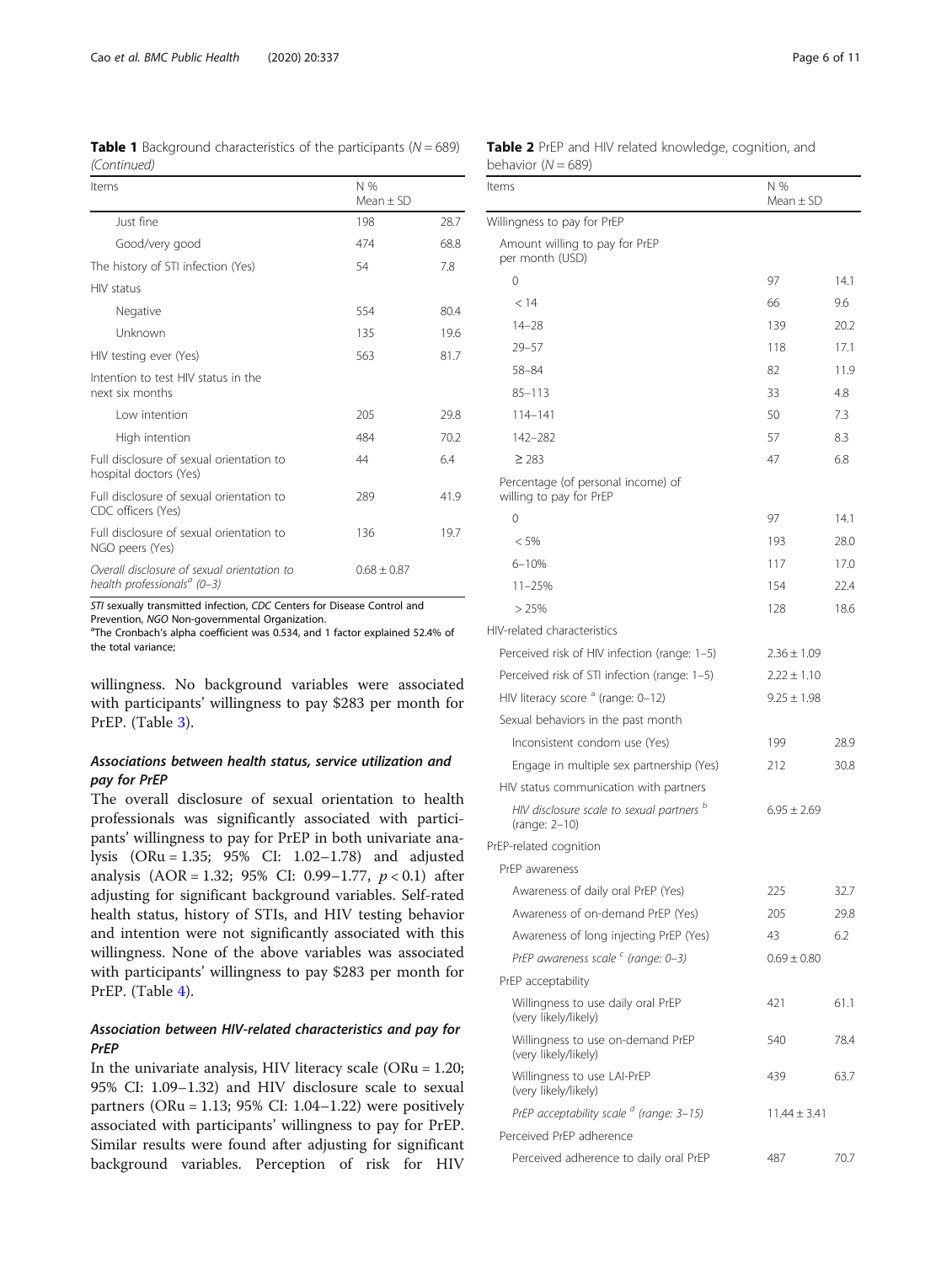<span id="page-6-0"></span>

| <b>Table 2</b> PrEP and HIV related knowledge, cognition, and |  |  |  |
|---------------------------------------------------------------|--|--|--|
| behavior ( $N = 689$ ) (Continued)                            |  |  |  |

| Items                                                            | N %<br>Mean + SD |
|------------------------------------------------------------------|------------------|
| (very high/high)                                                 |                  |
| Perceived adherence to on-demand PrEP<br>(very high/high)        | 580<br>84 2      |
| Perceived adherence to LAI-PrEP<br>(very high/high)              | 490<br>711       |
| Perceived PrFP adherence scale <sup>e</sup><br>$(range: 3-15)$   | $12.27 + 3.23$   |
| Perceived PrEP benefit in reducing condom<br>use (range: $1-5$ ) | $2.38 + 1.55$    |

STI sexually transmitted infection, PrEP Pre-exposure prophylaxis, LAI-PrEP Long-acting Injectable PrEP;

<sup>a</sup>The Cronbach's alpha coefficient was 0.626, and 4 factors explained 53.1% of the total variance;

<sup>b</sup>The Cronbach's alpha coefficient was 0.786, and 1 factor explained 82.4% of the total variance;

<sup>c</sup>The Cronbach's alpha coefficient was 0.356, and 1 factor explained 45.2% of the total variance;

<sup>d</sup>The Cronbach's alpha coefficient was 0.820, and 1 factor explained 73.9% of the total variance;

<sup>e</sup>The Cronbach's alpha coefficient was 0.832, and 1 factor explained 75.2% of the total variance;

infection, inconsistent condom use, and multiple sex partnership were not significantly associated with this willingness. None of the above variables was associated with participants' willingness to pay \$283 per month for PrEP. (Table [4](#page-7-0)).

#### Association between PrEP-related cognitions and pay for PrEP

In the univariate analysis, except for the perceived PrEP benefit in reducing condom use, all other three PrEPrelated cognitive variables were positively associated with participants' willingness to pay for PrEP, including PrEP awareness scale (ORu = 2.09; 95% CI: 1.47–2.97), PrEP acceptability scale (ORu = 1.17;  $95\%$  CI: 1.11–1.24), and perceived adherence to PrEP scale (ORu = 1.17; 95% CI: 1.10–0.24). Similar results were found after adjusting for significant background variables.

All four PrEP-related cognitive variables were positively associated with participants' willingness to pay \$283 per month for PrEP, including PrEP awareness scale (ORu/AOR = 1.41; 95% CI: 1.01–1.97), PrEP acceptability scale (ORu/AOR =1.20; 95% CI: 1.07–1.34), perceived adherence to PrEP scale (ORu/AOR =1.23;

#### Table 3 Background characteristics associated with pay for PrEP

| Items                                           | Pay                            |                        | Pay \$283 |                       |
|-------------------------------------------------|--------------------------------|------------------------|-----------|-----------------------|
|                                                 | Row%                           | ORu (95% CI)           | Row%      | ORu (95% CI)          |
| Age (years old)                                 |                                |                        |           |                       |
| $\leq$ =25                                      | 90.4                           | 1.00                   | 7.7       | 1.00                  |
| >25                                             | 82.3                           | $0.50$ (0.31, 0.79)**  | 6.1       | 0.78 (0.43, 1.40)     |
| Highest education obtained                      |                                |                        |           |                       |
| Below than university                           | 83.7                           | 1.00                   | 6.1       | 1.00                  |
| University or above                             | 87.6                           | 1.38(0.9, 2.12)        | 7.3       | 1.22 (0.66, 2.23)     |
| Marital status                                  |                                |                        |           |                       |
| Single                                          | 89.8                           | 1.00                   | 7.8       | 1.00                  |
| Married                                         | 72.8                           | $0.31$ (0.17, 0.54)*** | 4.3       | $0.54$ (0.18, 1.57)   |
| Having boyfriends                               | 87.7                           | $0.81$ $(0.47, 1.42)$  | 7.3       | $0.93$ $(0.47, 1.83)$ |
| Type of job                                     |                                |                        |           |                       |
| Full time                                       | 87.0                           | 1.00                   | 7.5       | 1.00                  |
| Part time                                       | 90.0                           | 1.35 (0.40, 4.58)      | 3.3       | 0.42 (0.06, 3.21)     |
| Unemployed                                      | 83.3                           | $0.74$ $(0.48, 1.17)$  | 5.9       | 0.77 (0.40, 1.49)     |
| Personal monthly income                         | $\qquad \qquad \longleftarrow$ | 1.24 (1.04, 1.46)*     |           | 1.16 (0.94, 1.42)     |
| Self-identified sexual orientation              |                                |                        |           |                       |
| Homosexual                                      | 86.4                           | 1.00                   | 6.3       | 1.00                  |
| Bisexual                                        | 83.2                           | $0.78$ $(0.46, 1.31)$  | 8.4       | 1.54 (0.45, 5.31)     |
| Age of first homosexual intercourse (years old) |                                |                        |           |                       |
| < 21                                            | 89.4                           | 1.00                   | 7.9       | 1.00                  |
| $> = 21$                                        | 81.7                           | $0.53$ (0.34, 0.82)**  | 5.5       | $0.67$ (0.36, 1.24)   |

†P < 0.10, \*P < 0.05, \*\*P < 0.01, \*\*\*P < 0.001;

ORu univariate odds ratio;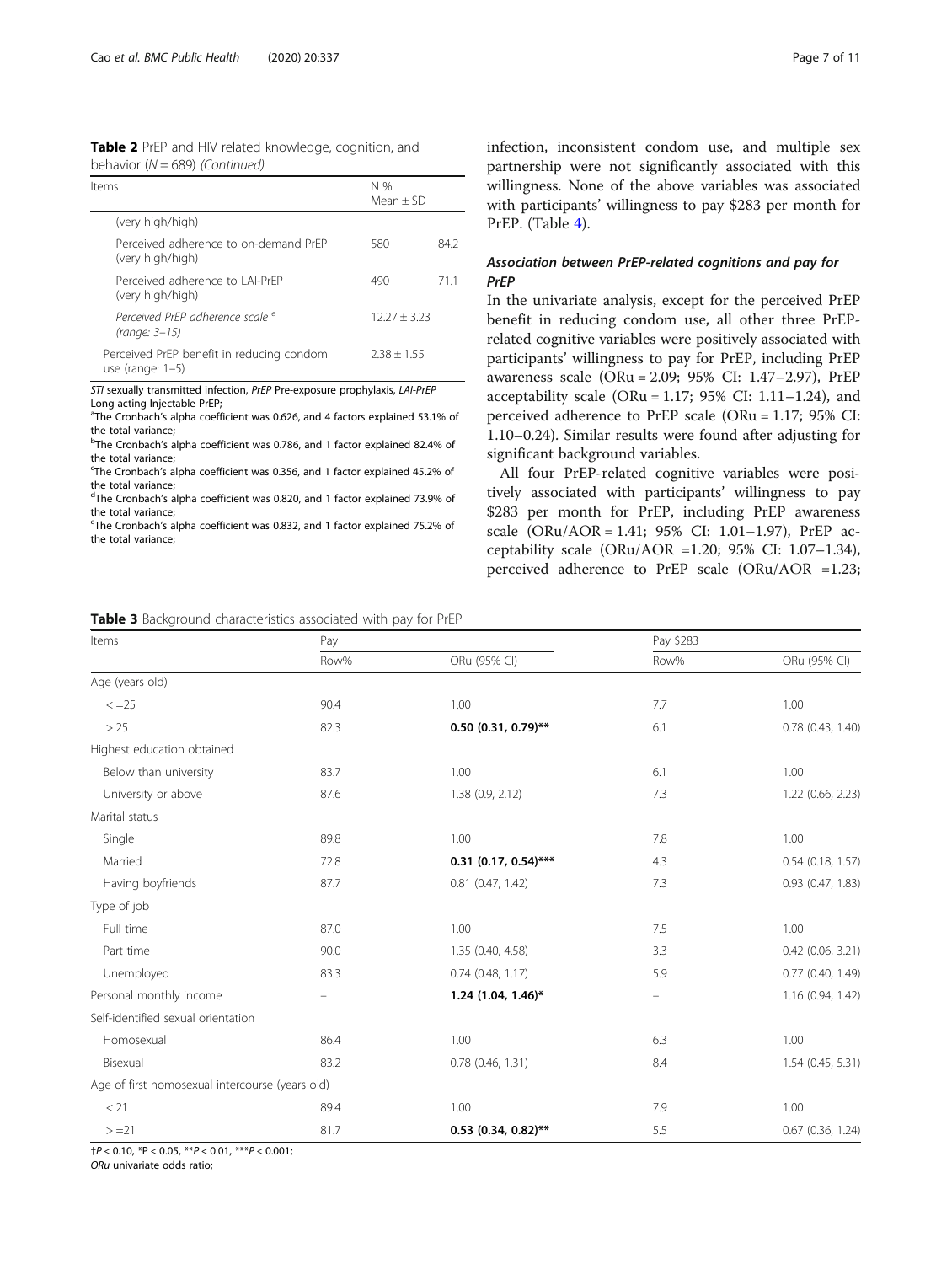| Items                                                            | Pay                      |                        |                                  | Pay \$283 |                       |
|------------------------------------------------------------------|--------------------------|------------------------|----------------------------------|-----------|-----------------------|
|                                                                  | Row%                     | ORu (95% CI)           | AOR (95% CI)                     | Row%      | ORu/AOR (95% CI)      |
| Health status and service utilization                            |                          |                        |                                  |           |                       |
| Self-rated health status                                         |                          | 1.08 (0.80, 1.46)      |                                  | ÷         | $0.98$ $(0.65, 1.49)$ |
| The history of STI                                               |                          |                        |                                  |           |                       |
| No                                                               | 85.5                     | 1.00                   |                                  | 6.8       |                       |
| Yes                                                              | 90.7                     | 1.66 (0.65, 4.28)      |                                  | 7.4       | 1.10 (0.38, 3.19)     |
| HIV testing ever                                                 |                          |                        |                                  |           |                       |
| No                                                               | 84.9                     | 1.00                   |                                  | 8.7       |                       |
| Yes                                                              | 86.1                     | 1.10 (0.64, 1.90)      |                                  | 6.4       | $0.71$ $(0.35, 1.45)$ |
| Intention to test HIV status in the next six months              |                          |                        |                                  |           |                       |
| Low intention                                                    | 85.9                     | 1.00                   |                                  | 5.4       |                       |
| High intention                                                   | 86.0                     | $1.01$ (0.63, 1.61)    |                                  | 7.4       | 1.42 (0.71, 2.84)     |
| Overall disclosure of sexual orientation to health professionals | $\equiv$                 | 1.35 (1.02, 1.78)*     | $1.32$ (0.99, 1.77) <sup>+</sup> | $\equiv$  | 1.06 (0.76, 1.48)     |
| HIV-related characteristics                                      |                          |                        |                                  |           |                       |
| Perception of risk for HIV infection                             |                          | 0.94(0.77, 1.14)       |                                  |           | 1.12 (0.86, 1.47)     |
| Perception of risk for STI infection                             |                          | 1.00 (0.82, 1.22)      |                                  |           | 1.22 (0.94, 1.57)     |
| HIV literacy scale                                               |                          | $1.20$ (1.09, 1.32)*** | $1.16$ (1.05, 1.28)**            | $\equiv$  | 0.98(0.84, 1.13)      |
| Sexual behaviors in the past month                               |                          |                        |                                  |           |                       |
| Inconsistent condom use                                          |                          |                        |                                  |           |                       |
| No                                                               | 85.5                     | 1.00                   |                                  | 6.7       |                       |
| Yes                                                              | 86.9                     | 1.13 (0.70, 1.83)      |                                  | 7.0       | 1.05 (0.55, 2.00)     |
| Engage in multiple sex partnership                               |                          |                        |                                  |           |                       |
| <b>No</b>                                                        | 86.4                     | 1.00                   |                                  | 5.9       |                       |
| Yes                                                              | 84.9                     | $0.89$ (0.56, 1.40)    |                                  | 9.0       | 1.58 (0.86, 2.90)     |
| HIV disclosure scale to sexual partners                          |                          | $1.13$ (1.04, 1.22)**  | $1.10(1.01, 1.19)^*$             | $\equiv$  | 1.04(0.93, 1.16)      |
| PrEP-related cognitions                                          |                          |                        |                                  |           |                       |
| PrEP awareness scale                                             | $\overline{\phantom{0}}$ | 2.09 (1.47, 2.97)***   | 1.90 (1.32, 2.73)**              | $\bar{ }$ | $1.41$ (1.01, 1.97)*  |
| PrEP acceptability scale                                         | $\overline{a}$           | $1.17(1.11, 1.24)$ *** | $1.16$ (1.09, 1.24)***           | $\bar{ }$ | $1.20$ (1.07, 1.34)** |
| Perceived adherence to PrEP scale                                |                          | $1.17$ (1.10, 1.24)*** | 1.16 (1.09, 1.23)***             | $\equiv$  | $1.23$ (1.08, 1.41)** |
| Perceived PrEP benefit in reducing condom use                    | $\overline{\phantom{0}}$ | $0.94$ $(0.82, 1.08)$  | $\qquad \qquad -$                | $\equiv$  | $1.29$ (1.07, 1.55)** |

#### <span id="page-7-0"></span>Table 4 Univariate analysis on factors associated with pay for PrEP

†P < 0.10, \*P < 0.05, \*\*P < 0.01, \*\*\*P < 0.001;

PrEP Pre-exposure prophylaxis, STI sexually transmitted infection, ORu univariate odds ratio, AOR adjusted odds ratio, odds ratios adjusted by multivariately significant background variables in Table [3](#page-6-0), including age, marital status, personal monthly income, and age of first homosexual intercourse;

95% CI: 1.08–1.41), and perceived PrEP benefit in reducing condom use (ORu/AOR =1.29; 95% CI: 1.07–1.55). (Table 4).

health professionals, HIV disclosure scale to sexual partners, and perceived adherence to PrEP scale were not selected by the stepwise model.

Multivariate analysis of factors associated with pay for PrEP The multivariate stepwise regression model showed that three variables were significantly associated with pay for PrEP, including HIV literacy scale (ORm = 1.12; 95% CI: 1.00–1.25,  $p < 0.05$ ), PrEP awareness scale (ORm = 1.60; 95% CI: 1.10–2.33), and PrEP acceptability scale (ORm = 1.11; 95% CI: 1.00–1.24, p < 0.05). However, the other three variables, overall disclosure of sexual orientation to

The multivariate stepwise regression model showed that three variables were significantly associated with participants' willingness to pay \$283 per month for PrEP, including PrEP awareness scale (ORm = 1.35; 95% CI: 0.96–1.90,  $p < 0.1$ ), and PrEP acceptability scale (ORm = 1.19; 95% CI: 1.06–1.33), and perceived PrEP benefit in reducing condom use (ORm = 1.28; 95% CI: 1.07–1.54). However, perceived adherence to PrEP scale was not selected by the stepwise model. (Table [5\)](#page-8-0).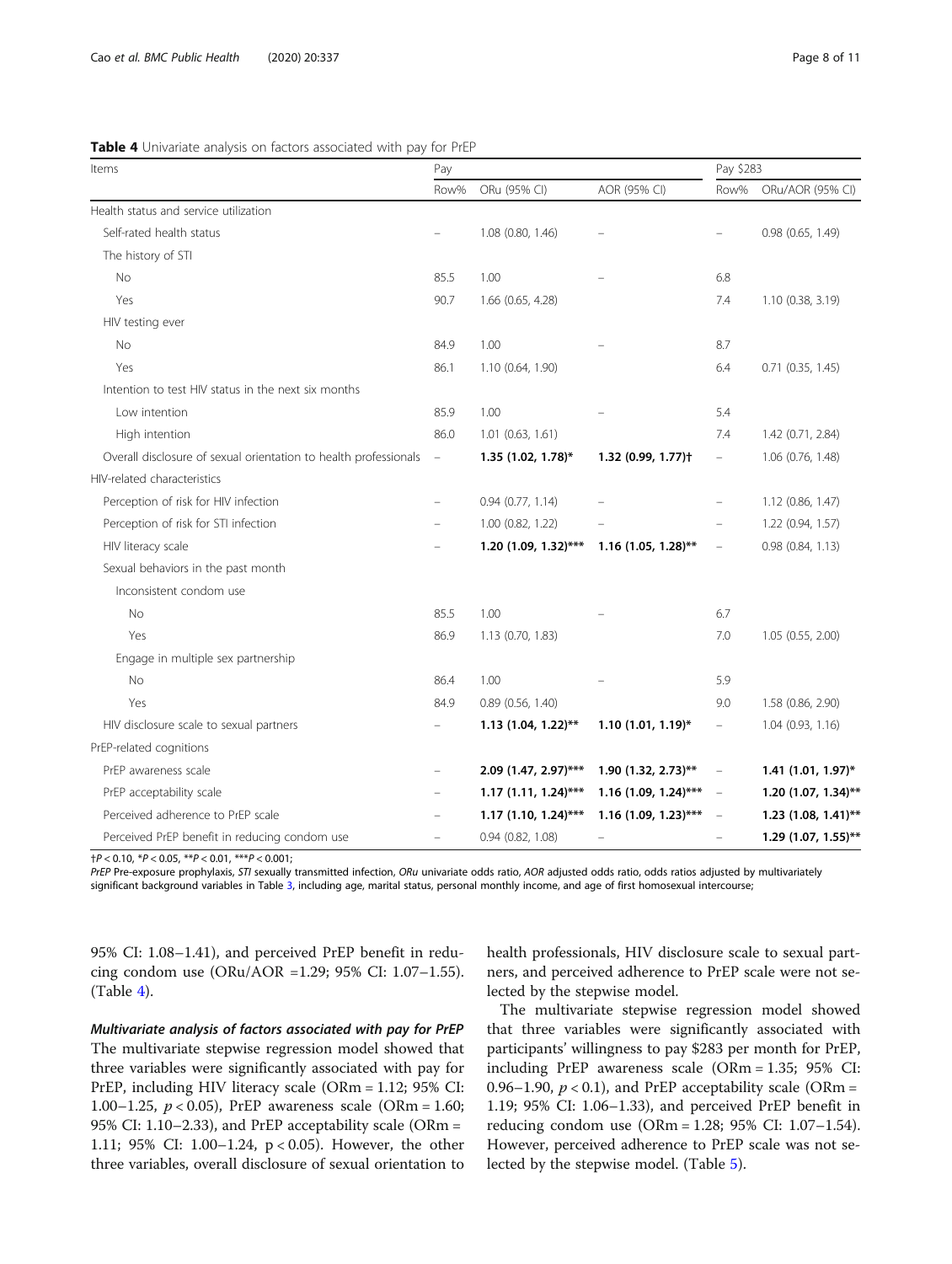#### <span id="page-8-0"></span>Table 5 Summary model of factors associated with pay for PrEP

| Items                                                            | Pay <sup>a</sup>     |           | Pay \$283 <sup>b</sup>          |         |  |
|------------------------------------------------------------------|----------------------|-----------|---------------------------------|---------|--|
|                                                                  | ORm (95% CI)         | $p$ value | ORm (95% CI)                    | p value |  |
| Health status and service utilization                            |                      |           |                                 |         |  |
| Overall disclosure of sexual orientation to health professionals |                      | 0.347     | N.A.                            |         |  |
| HIV-related characteristics                                      |                      |           |                                 |         |  |
| HIV literacy scale                                               | $1.12$ (1.00, 1.25)* | 0.044     | N.A.                            |         |  |
| HIV disclosure scale to sexual partners                          |                      | 0.240     | N.A.                            |         |  |
| PrEP-related cognition                                           |                      |           |                                 |         |  |
| PrFP awareness scale                                             | $1.60$ (1.10, 2.33)* | 0.015     | $1.35(0.96, 1.90)$ <sup>+</sup> | 0.080   |  |
| PrEP acceptability scale                                         | $1.11$ (1.00, 1.24)* | 0.046     | $1.19$ (1.06, 1.33)**           | 0.002   |  |
| Perceived adherence to PrEP scale                                |                      | 0.429     |                                 | 0.247   |  |
| Perceived PrEP benefit in reducing condom use                    | N.A                  |           | $1.28$ (1.07, 1.54)**           | 0.009   |  |

†P < 0.10, \*P < 0.05, \*\*P < 0.01, \*\*\*P < 0.001;

PrEP Pre-exposure prophylaxis;

ORm multivariate odds ratio;<br><sup>a</sup> Four significant background variables (age, marital status, personal monthly income, and age of first homosexual intercourse) were forced entered in the first step, then six variables (overall disclosure of sexual orientation to health professionals, HIV literacy scale, HIV disclosure scale to sexual partners, PrEP awareness scale, PrEP acceptability scale, and perceived adherence to PrEP scale) were put in the multivariate model. The Forward Stepwise (Wald) Method ((Entry:  $p < 0.05$ ,

exclude: p > 0.10)) was used to select variables in this model;<br><sup>b</sup> Four variabls (including PrEP awareness scale, PrEP acceptability scale, efficacy scale of keeping adherence to PrEP, and perceived benefits of PrEP in re condom use) were put in the multivariate model, and the Forward Stepwise (Wald) Method ((Entry:  $p < 0.05$ , exclude:  $p > 0.10$ )) was used to select variables in this model;

N.A not applicable to this model;

Generally, we found similar results in terms of factors associated with the willing to pay for the generic drug market rate of PrEP ( $\geq 85$  per month). (Table S[-1,](#page-9-0) S-[2](#page-9-0), S[-3\)](#page-9-0).

#### **Discussion**

The present study found that the majority of the 689 Chinese MSM were unwilling to pay for PrEP: 14.1% would not pay any money and 93.2% would not pay the market rate. We found that PrEP awareness, acceptability, perceived PrEP adherence, and perceived PrEP benefit in reducing condom use were all associated with participants' willingness to pay for PrEP. Other facilitators of this pay willingness included full disclosure of sexual orientation to health professionals, high HIV literacy, and a high degree of HIV disclosure with sex partners while barriers to this pay willingness included older age and marital status.

The low willingness to pay for PrEP among this sample of MSM in Mainland China was consistent with similar studies conducted in the other regions, including Taiwan, the United States, Cannada, and Thailand [[23](#page-10-0), [26,](#page-10-0) [27\]](#page-10-0). Participants reported a high initial willingness to use PrEP (when it was free) but a low pay willingness, and this discrepancy might be a consequence of PrEP cost and affordability. Consequently, our finding that only 6.8% of participants were willing to pay \$283 monthly for PrEP in this study may reflect a more realistic level of PrEP acceptability among Chinese MSM. Policy advocacy and program promotion should take this low pay willingness into consideration. Researchers are

suggested to include the willingness to pay in future scales of PrEP acceptability. It is worth noting that, despite the high risk of HIV infection among MSM in general, some MSM may be less risky than others for HIV infection due to various reasons (e.g., consistent condom use) and thus are not in great need of PrEP. Those who are not at high risk of HIV (as an individual) are potentially less likely to want to pay for PrEP, perhaps because the cost outweighs the individual benefit for them.

This study suggests that a strong incentive for the private use of PrEP among MSM is to enable condomless intercourse that is safe from the risk of HIV transmission. Safe sex messages for MSM using PrEP, however, should highlight potential risks of acquiring other STIs when condomless intercourse is practiced.

The present study is subject to several limitations. First, all participants were recruited from a local NGO in Chengdu, and this single recruitment site was likely to have led to a highly selected sample. Findings based on this sample might not be generalizable to all MSM living in Chengdu, MSM living in other parts of China and worldwide. Further studies in other regions of China and worldwide are needed. The cultural perspectives of paying for PrEP should be taken into consideration as well. Second, self-report bias might exist as we asked the participants to recall their STI history and the age of first homosexual intercourse. Social desirability bias might also exist regarding questions on intention to test HIV and sexual behaviors. To reduce such bias, we emphasized to the participants that participation was totally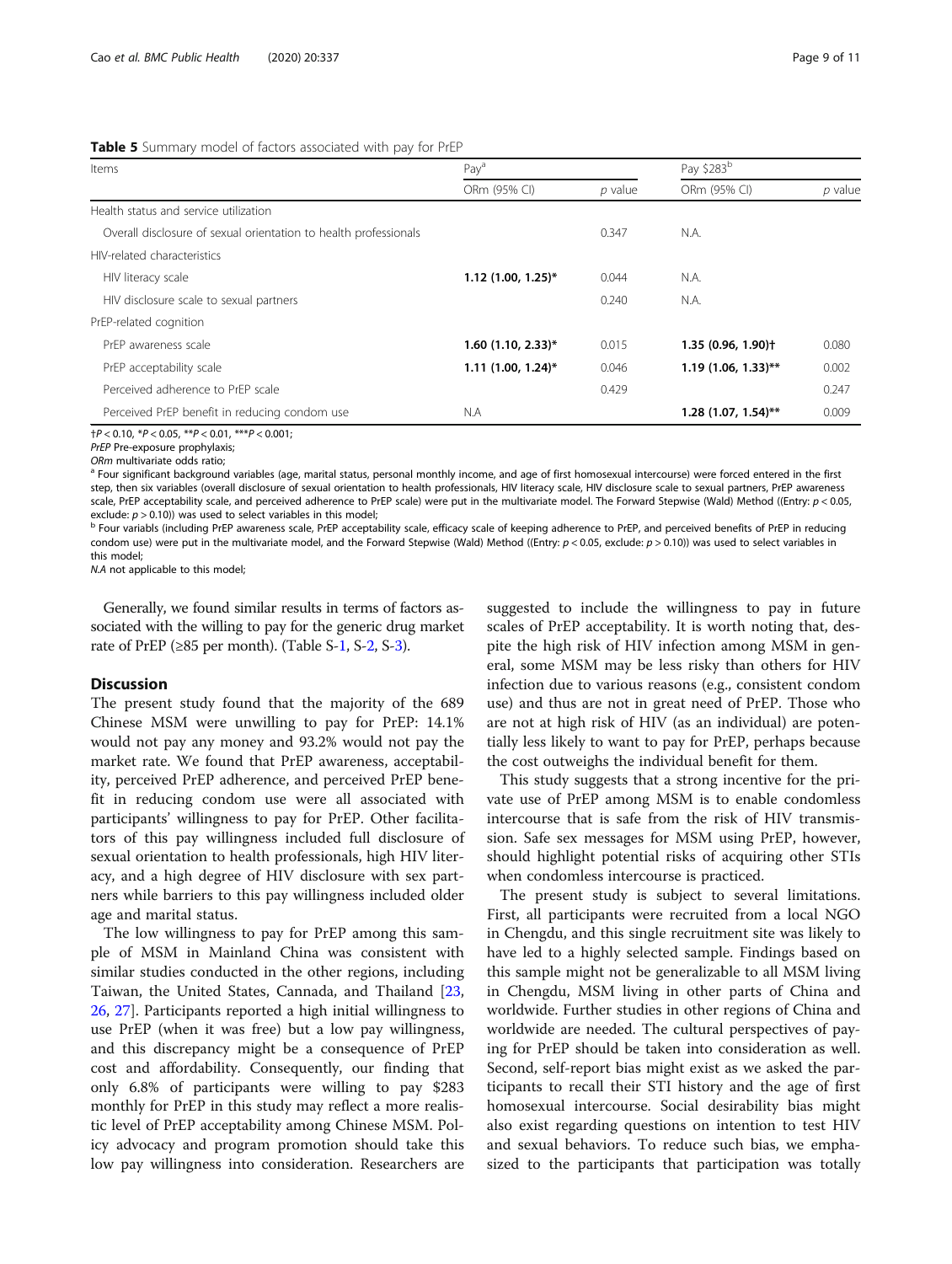<span id="page-9-0"></span>voluntary, and participants were guaranteed that their personal data was highly confidential and inaccessible to third parties. In addition, the questionnaire was selfadministrated using an iPad, which would introduce less bias than interviewer-administrated questionnaire using paper-and-pencil. Third, we measured some key variables with a single item, including risk perception of HIV infection and perceived PrEP benefit in reducing condom use. Some self-developed measures (e.g., PrEP awareness scale) present low Cronbach's alpha coefficients. Further improvements in these measures are suggested, including revising items based on the result of Explanatory Factor Analysis (EFA) and further testing among other samples of MSM living in other places. Fourth, LAI-PrEP is not yet proven efficacious and it is not available anywhere except in efficacy trials currently in the field. It might be problematic by grouping LAI-PrEP with oral daily and oral on-demand PrEP together. Fifth, we did not make detailed differentiation between regular sex partners and casual sex partners when reporting condom use behavior. This might lead to an inaccurate estimation on the association between condom use and pay willingness for PrEP. Last, the present study investigated participants' willingness (intention) to pay for PrEP, but there might be an intention-behavior gap between this willingness and the actual pay for PrEP (behavior) later, therefore, interpretation of findings should be cautious.

Despite the above limitations, this is one of the first studies to investigate the willingness to pay for PrEP among Chinese MSM. Also, we assessed a comprehensive profile of PrEP-related cognitions with reliable scales, including awareness, acceptability, and perceived adherence to PrEP scale. Some of the investigated factors were novel, including trust with health professionals, HIV communication patterns with sex partners, and an updated scale of HIV literacy. Findings on the low willingness to pay for PrEP indicate that policy support is needed to PrEP implementation and scale-up, such as decrease the cost of PrEP by supporting the development of generic PrEP drugs or cover some cost of PrEP by health insurance plans. Service providers should be trained in identifying high risk subgroups who are more likely to be benefited from PrEP, providing high-quality counseling service to clients who are interested in PrEP, and offering follow-up services to PrEP users. Findings on its associated factors could suggest priority subgroups and inform design of programs tailored in terms of PrEP implementation among MSM in China in the near future. By developing programs that are realistic about attitudes to PrEP, policy makers can ensure that PrEP is properly incorporated into HIV prevention strategies, and ensure that it contributes to realizing the goal of zero new infections in China.

#### Conclusion

This study investigated the willingness to pay for PrEP among a less investigated sample of Chinese MSM. We found the overall willingness to pay for PrEP was low, which indicated a great barrier to PrEP implementation and scale-up under the current health care system in China. High PrEP awareness, acceptability, and perceived PrEP adherence were identified facilitators of the pay willingness while none disclosure of sexual orientation to health professionals and low HIV literacy were identified barriers. Programs aiming to promote PrEP pay willingness should pay attention to the important roles of providing enhanced counseling to improve PrEP-related cognitions, delivering accurate HIV/PrEP information to increase health literacy, and decreasing stigma towards sexual minority to develop trust with health professionals. In addition to promote PrEP pay willingness among MSM, efforts should also be made to provide financial assistance to those MSM in need but in low economic affordability to ensure equity. In summary, to promote PrEP uptake in the near future in China, particular efforts should be made to develop supportive policies regarding PrEP drug approval and reimbursement, train staff in providing high-quality PrEP counseling and services, and engage MSM community for PrEP key message delivery.

#### Supplementary information

Supplementary information accompanies this paper at [https://doi.org/10.](https://doi.org/10.1186/s12889-020-08488-w) [1186/s12889-020-08488-w](https://doi.org/10.1186/s12889-020-08488-w).

Additional file 1: Table S-1. Background characteristics associated with pay \$85 for PrEP.

Additional file 2: Table S-2. Univariate analysis on factors associated with pay \$85 for PrFP.

Additional file 3: Table S-3. Summary model of factors associated with pay \$85 for PrEP

#### Abbreviations

PrEP: Pre-exposure Prophylaxis; MSM: Men Who Have Sex with Men; ARV: Antiretroviral; LAI-PrEP: Long-acting Injectable PrEP; STI: Sexually Transmitted Infection; RCT: Randomized Controlled Trial; ORu: Univariate Odds Ratio; ORm: Multivariate Odds Ratio; AOR: Adjusted Odds Ratio; 95% CI: 95% Confidence Interval; USD: United States Dollar

#### Acknowledgments

The authors would like to thank all participants who have taken part in this study and all field workers for their support on data collection.

#### Authors' contributions

Conceptualization, W.C. S.S., and JH.L.; methodology, L.P., J.G., and C.H.; formal analysis, W.C., S.S., L.P., JB. L, and D.W.; investigation, L.P. and D.W.; original draft preparation, S.S., W. C, and JH. L.; review and editing, S. G, J.G., C.H., JH.L., JB.L., and D.W.; supervision, JH.L.; project administration, JH.L. and L.P.; funding acquisition, JH.L., J.G. The authors read and approved the final manuscript.

#### Funding

The research was supported by the National Natural Science Foundation of China (81803334, 71774178), a Major Infectious Disease Prevention and